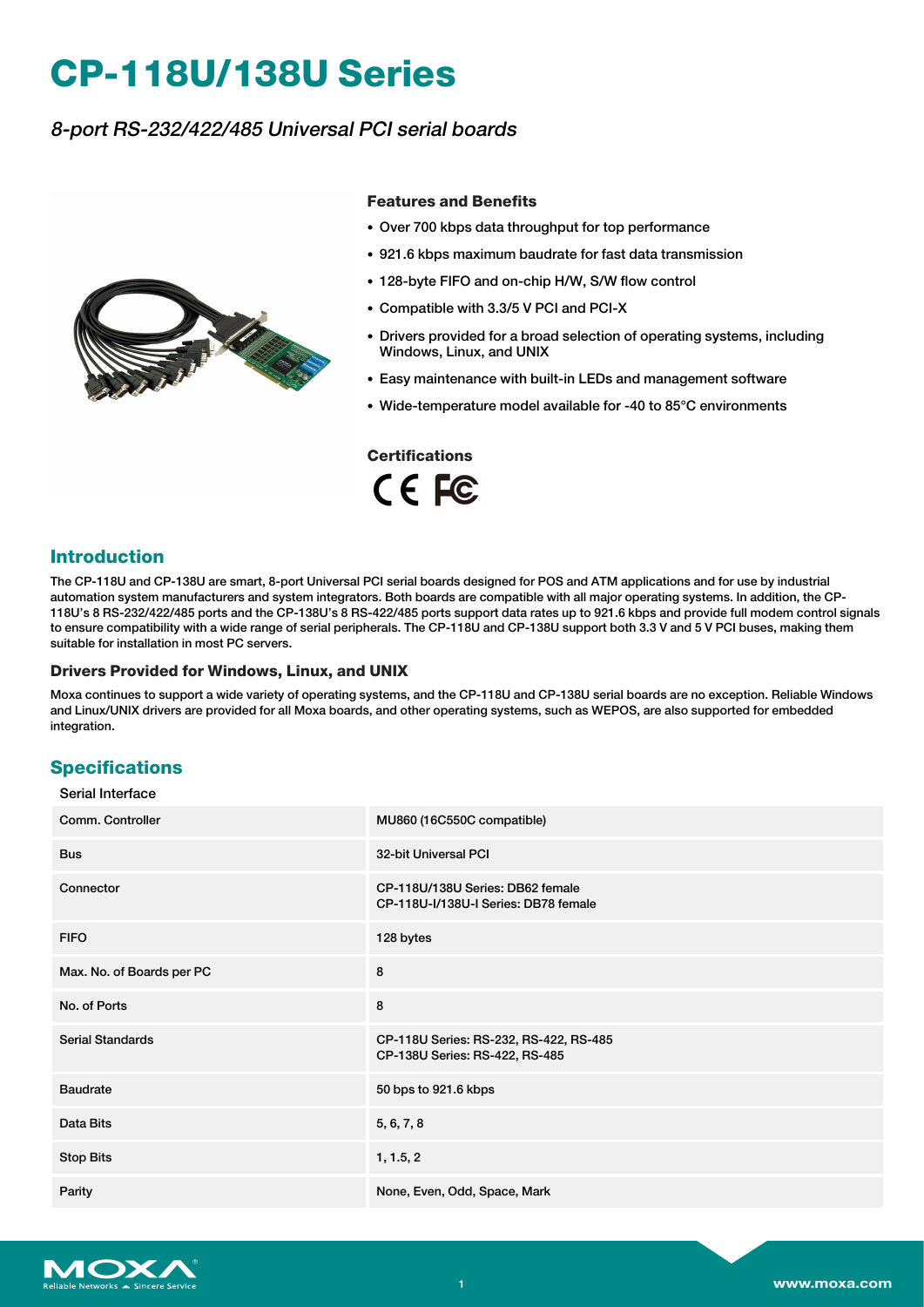| <b>Flow Control</b>                    | CP-118U Series: None, RTS/CTS, XON/XOFF<br>CP-138U Series: None, XON/XOFF                                                                                                                   |
|----------------------------------------|---------------------------------------------------------------------------------------------------------------------------------------------------------------------------------------------|
| Isolation                              | CP-118U-I/138U-I Series: 2 kV                                                                                                                                                               |
| <b>Serial Signals</b>                  |                                                                                                                                                                                             |
| <b>RS-232</b>                          | TxD, RxD, RTS, CTS, DTR, DSR, DCD, GND                                                                                                                                                      |
| <b>RS-422</b>                          | Tx+, Tx-, Rx+, Rx-, GND                                                                                                                                                                     |
| <b>RS-485-4w</b>                       | Tx+, Tx-, Rx+, Rx-, GND                                                                                                                                                                     |
| <b>RS-485-2w</b>                       | Data+, Data-, GND                                                                                                                                                                           |
| <b>Serial Software Features</b>        |                                                                                                                                                                                             |
| <b>Windows Drivers</b>                 | DOS, Windows 95/98/ME/NT/2000, Windows XP/2003/Vista/2008/7/8/8.1/10 (x86/x64),<br>Windows 2008 R2/2012/2012 R2/2016/2019 (x64), Windows Embedded CE 5.0/6.0,<br><b>Windows XP Embedded</b> |
| <b>Linux Drivers</b>                   | Linux kernel 2.4.x, Linux kernel 2.6.x, Linux kernel 3.x, Linux kernel 4.x, Linux kernel 5.x                                                                                                |
| <b>UNIX Drivers</b>                    | QNX 6, SCO OpenServer, UnixWare 7, Solaris 10, FreeBSD                                                                                                                                      |
| <b>Power Parameters</b>                |                                                                                                                                                                                             |
| <b>Input Current</b>                   | CP-118U Series: 240 mA @ 5 VDC (RS-232); 300 mA @ 5 VDC (RS-422)<br>CP-138U Series: 135 mA @ 5 VDC (RS-422)                                                                                 |
| <b>Physical Characteristics</b>        |                                                                                                                                                                                             |
| <b>Dimensions</b>                      | 82 x 135 mm (3.22 x 5.31 in)                                                                                                                                                                |
| <b>LED</b> Interface                   |                                                                                                                                                                                             |
| <b>LED Indicators</b>                  | Built-in Tx, Rx LEDs for each port                                                                                                                                                          |
| <b>Environmental Limits</b>            |                                                                                                                                                                                             |
| <b>Operating Temperature</b>           | Standard Models: 0 to 55°C (32 to 131°F)<br>Wide Temp. Models: -40 to 85°C (-40 to 185°F)                                                                                                   |
| Storage Temperature (package included) | -40 to 85°C (-40 to 185°F)                                                                                                                                                                  |
| <b>Ambient Relative Humidity</b>       | 5 to 95% (non-condensing)                                                                                                                                                                   |
| <b>Standards and Certifications</b>    |                                                                                                                                                                                             |
| <b>EMC</b>                             | EN 55032/35                                                                                                                                                                                 |
| EMI                                    | CISPR 32, FCC Part 15B Class B                                                                                                                                                              |
| <b>EMS</b>                             | IEC 61000-4-2 ESD: Contact: 4 kV; Air: 8 kV<br>IEC 61000-4-3 RS: 80 MHz to 1 GHz: 3 V/m                                                                                                     |
| <b>International Approval</b>          | <b>CP-138U: KC</b>                                                                                                                                                                          |
| <b>Declaration</b>                     |                                                                                                                                                                                             |
| <b>Green Product</b>                   | RoHS, CRoHS, WEEE                                                                                                                                                                           |
| <b>MTBF</b>                            |                                                                                                                                                                                             |
| Time                                   | CP-118U Series: 1,073,385 hrs<br>CP-138U Series: 1,147,210 hrs                                                                                                                              |
| <b>Standards</b>                       | Telcordia SR332                                                                                                                                                                             |

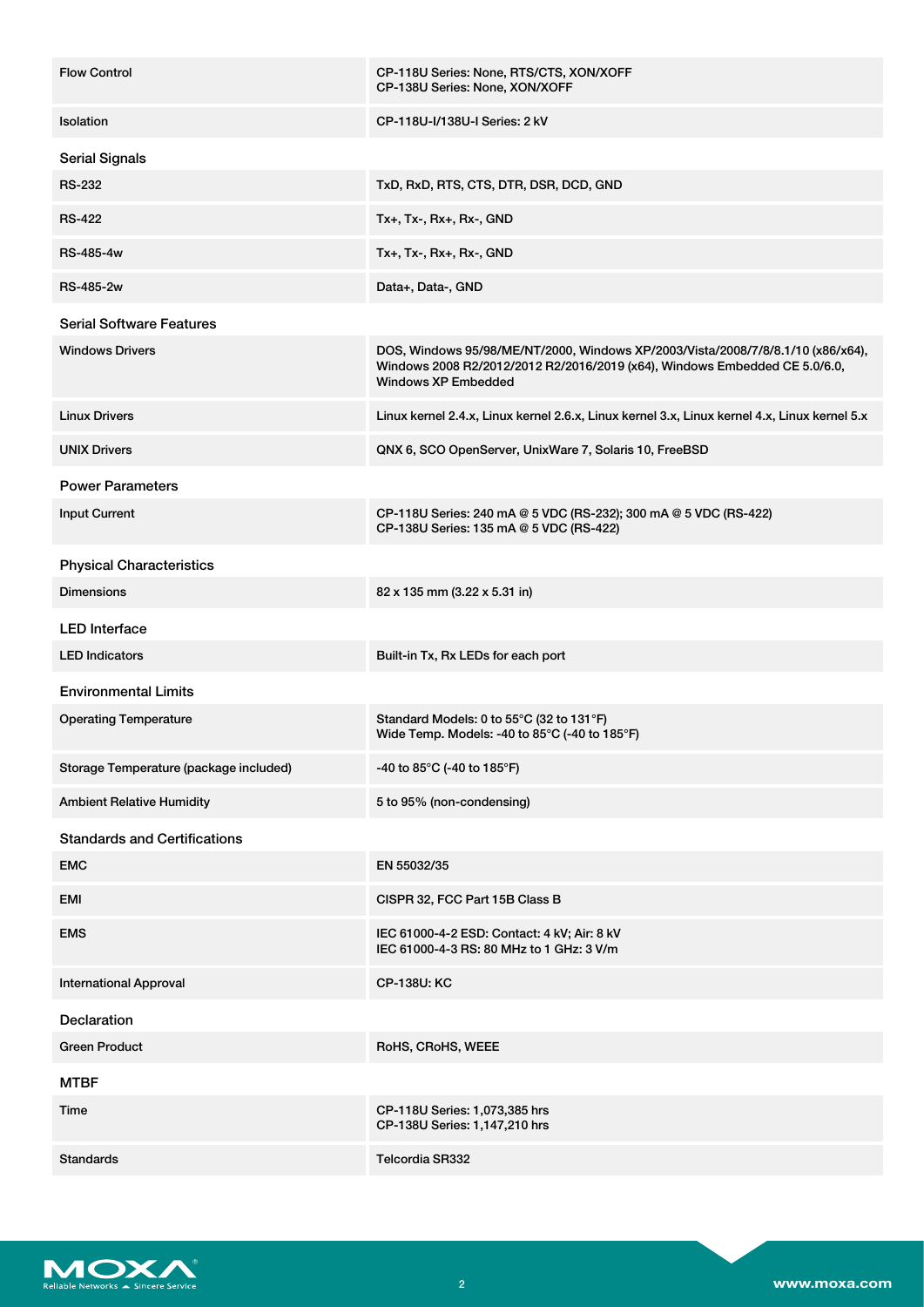#### Warranty

| <b>Warranty Period</b>  | 5 years                                                                             |
|-------------------------|-------------------------------------------------------------------------------------|
| <b>Details</b>          | See www.moxa.com/warranty                                                           |
| <b>Package Contents</b> |                                                                                     |
| <b>Device</b>           | 1 x CP-118U/138U Series serial board                                                |
| Documentation           | 1 x quick installation guide<br>1 x substance disclosure table<br>1 x warranty card |

### **Dimensions**

#### **CP-118U**

**CP-138U**





Unit: mm (inch)

Unit: mm (inch)





Unit: mm (inch)



 $-133(5.23)$  $133(5.23)$  $\Theta$ O<br>DELL'ESSE ELE  $\overline{0}$  JP1 Ş 388  $\overline{a}$  $\overline{0}$  JP<sub>2</sub> ⊚ 322  $\overline{\bigcirc}$  JP3 382  $\overline{0}$  JP4  $05(4.13)$  $05(4.13)$  $\sqrt{138U-1}$ 38  $\frac{8}{10}$  JPS Ιč **REL** 84L<sub>0</sub> 382 **MOXA**  $\overline{a}$ **MU860** 385 ş  $\circledcirc$  $\overline{0}$  JP8  $\overline{a}$ Ċ 7mmm/1mmmmmmmmmmm11mmm  $-41.7(1.64)$ 

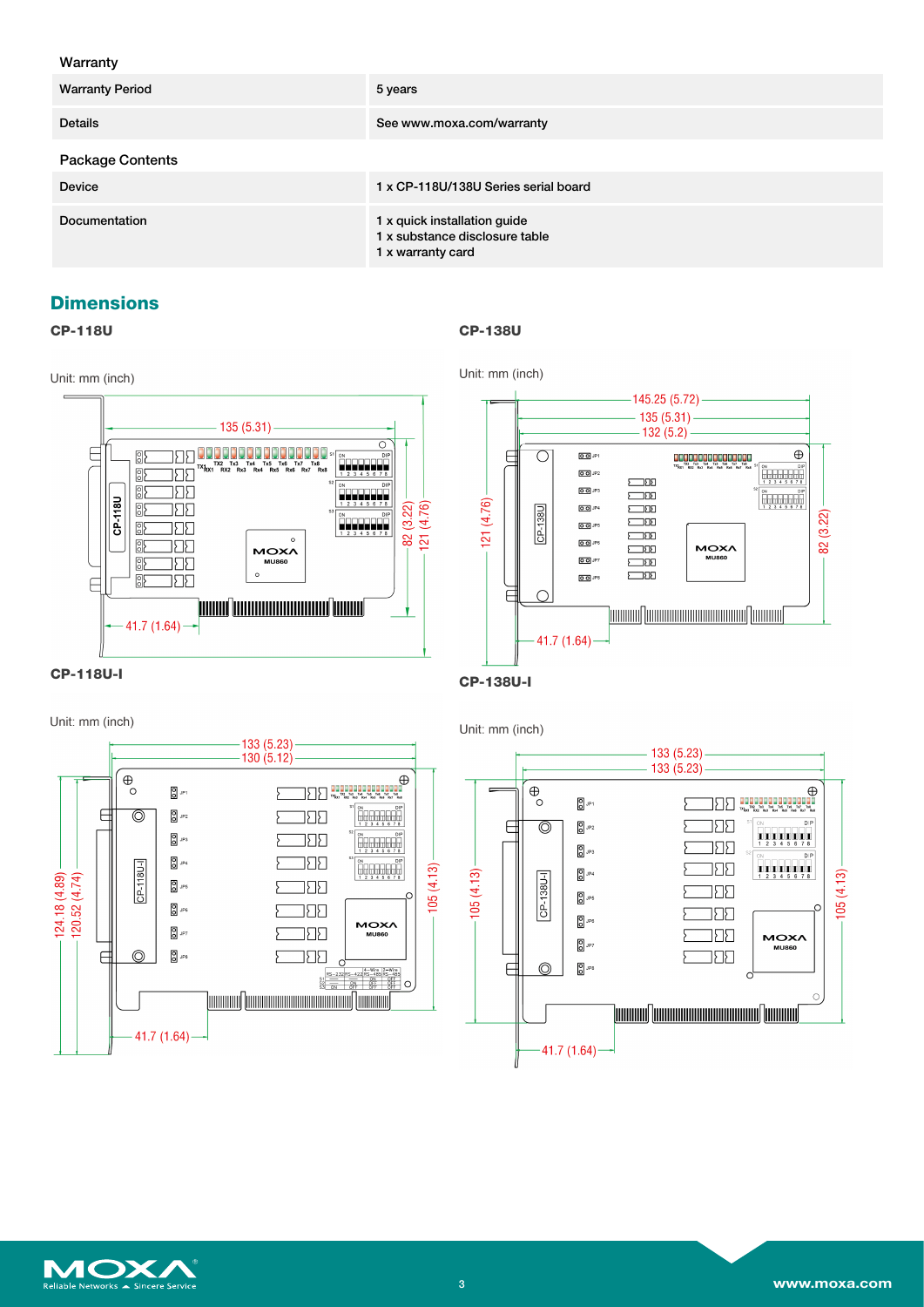# **Ordering Information**

| <b>Model Name</b> | <b>Serial Standards</b> | No. of Serial Ports | <b>Serial Connector</b> | <b>Serial Isolation</b><br><b>Protection</b> | <b>Operating Temp.</b>         |
|-------------------|-------------------------|---------------------|-------------------------|----------------------------------------------|--------------------------------|
| <b>CP-118U</b>    | RS-232/422/485          | 8                   | DB62 female             | $\overline{\phantom{0}}$                     | 0 to $55^{\circ}$ C            |
| <b>CP-138U</b>    | RS-422/485              | 8                   | DB62 female             | $\overline{\phantom{0}}$                     | 0 to $55^{\circ}$ C            |
| <b>CP-118U-T</b>  | RS-232/422/485          | 8                   | DB62 female             | $\overline{\phantom{0}}$                     | -40 to 85 $\mathrm{^{\circ}C}$ |
| <b>CP-138U-T</b>  | RS-422/485              | 8                   | DB62 female             | $\overline{\phantom{0}}$                     | -40 to 85 $\mathrm{^{\circ}C}$ |
| CP-118U-I         | RS-232/422/485          | 8                   | DB78 female             | $2$ kV                                       | 0 to $55^{\circ}$ C            |
| CP-138U-I         | RS-422/485              | 8                   | DB78 female             | $2$ kV                                       | 0 to $55^{\circ}$ C            |
| CP-118U-I-T       | RS-232/422/485          | 8                   | DB78 female             | $2$ kV                                       | -40 to 85 $\mathrm{^{\circ}C}$ |
| CP-138U-I-T       | RS-422/485              | 8                   | DB78 female             | $2$ kV                                       | -40 to 85 $\degree$ C          |

# **Accessories (sold separately)**

#### Cables

| CBL-M62M25x8-100        | M62 to 8 x DB25 male serial cable, 1 m<br><b>Applicable Models:</b><br><b>CP-118U-T</b><br><b>CP-118U</b><br><b>CP-138U</b><br><b>CP-138U-T</b>                                           |
|-------------------------|-------------------------------------------------------------------------------------------------------------------------------------------------------------------------------------------|
| CBL-M62M9x8-100         | M62 to 8 x DB9 male serial cable, 1 m<br>Applicable Models:<br><b>CP-118U</b><br><b>CP-118U-T</b><br><b>CP-138U</b><br><b>CP-138U-T</b>                                                   |
| CBL-M78M25x8-100        | M78 to 8 x DB25 male serial cable, 1 m<br><b>Applicable Models:</b><br>CP-138U-I<br>CP-118U-I<br>CP-138U-I-T<br>CP-118U-I-T                                                               |
| CBL-M78M9x8-100         | M78 to 8 x DB9 male serial cable, 1 m<br>Applicable Models:<br>CP-118U-I-T<br>CP-138U-I-T<br>CP-138U-I<br>CP-118U-I                                                                       |
| <b>Connectors</b>       |                                                                                                                                                                                           |
| Mini DB9F-to-TB         | DB9 female to terminal block connector                                                                                                                                                    |
| <b>Connection Boxes</b> |                                                                                                                                                                                           |
| OPT8A                   | M62 to 8 x DB25 female connection box with DB62 male to DB62 female serial cable<br><b>Applicable Models:</b><br><b>CP-138U-T</b><br><b>CP-138U</b><br><b>CP-118U</b><br><b>CP-118U-T</b> |
| OPT8B                   | M62 to 8 x DB25 male connection box with DB62 male to DB62 female cable, 1.5 m<br><b>Applicable Models:</b><br><b>CP-118U</b><br><b>CP-138U-T</b>                                         |